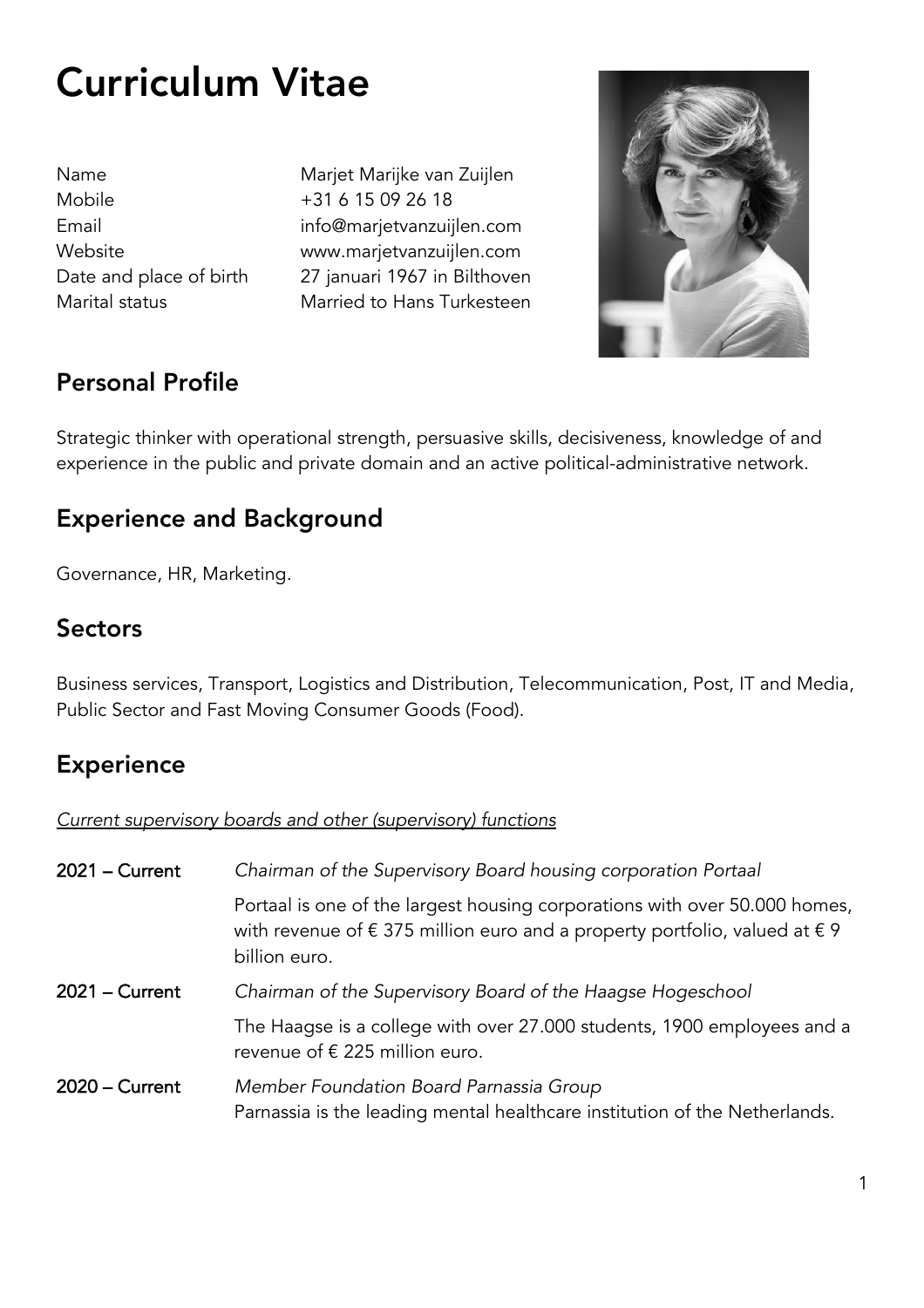| $2019 -$ Current | Member of the Supervisory Board Netherlands Vehicle Authority                                                                                                                                                 |
|------------------|---------------------------------------------------------------------------------------------------------------------------------------------------------------------------------------------------------------|
|                  | (Policy area HR)                                                                                                                                                                                              |
| $2018 -$ Current | Chairman of the Selection- and remuneration Committee of the PO-council<br>The PO-council acts on behalf of school boards in primary education,<br>primary special education and secondary special education. |
| $2017 -$ Current | Member of the Supervisory Board Chassé Theater<br>Besides offering drama, music, dance and cabaret, the theatre also offers a<br>film program with several screens and serves around 400.000 visitors a year. |
| $2015 -$ Current | Chairman of the Supervisory Board of The Hague & Partners<br>The organization responsible for the promotion of the city of The Hague in<br>the area of tourism, conventions and businesses.                   |
| 2005 - Current   | Member of the review committee of the Foundation for Responsible<br>Alcohol Consumption ([Stichting Verantwoord Alcoholgebruik, STIVA)                                                                        |

### *Former supervisory boards and other (supervisory) functions*

| $2015 - 2021$ | Member of the Supervisory Board Het Nationale Theater                                                                                                                                                                                                                                                                                                                                                                                                                                                                                                                                                                                                                                                                                                                                                                                              |
|---------------|----------------------------------------------------------------------------------------------------------------------------------------------------------------------------------------------------------------------------------------------------------------------------------------------------------------------------------------------------------------------------------------------------------------------------------------------------------------------------------------------------------------------------------------------------------------------------------------------------------------------------------------------------------------------------------------------------------------------------------------------------------------------------------------------------------------------------------------------------|
| $2011 - 2020$ | Member of the Supervisory Board Holland Casino<br>(member audit committee). Holland Casino is a state-owned enterprise.<br>Between 2011 and 2015, the strategy was significantly modified, the senior<br>management was replaced and Holland Casino's results improved<br>considerably from a loss-making situation to a healthy, profitable position.                                                                                                                                                                                                                                                                                                                                                                                                                                                                                             |
| 2007 - 2017   | Chairman of the Supervisory Board Nationale Toneel<br>The largest theatre company in the Netherlands. Responsible for the<br>merger with youth theatre company Stella (NT Jong) and for the merger<br>(unique in the Netherlands) with Theater aan het Spui and the Koninklijke<br>Schouwburg.                                                                                                                                                                                                                                                                                                                                                                                                                                                                                                                                                     |
| 2012 - 2016   | Member of the Supervisory Board Royal Wessanen<br>(chairman of the Selection and Remuneration Committee, vice-chairman of<br>the Supervisory Board and member of the committee focusing on Nutrition,<br>Food and Safety). Wessanen is a publicly listed company focussing on<br>branded organic products with a successful, acquisition-focussed growth<br>strategy. A successful restructuring of the portfolio was carried out at<br>Wessanen, including a number of divestments and acquisitions. In addition,<br>the Supervisory Board replaced the CEO. At Wessanen, I was responsible<br>for the new remuneration policy established in April 2015 by the General<br>Meeting of Shareholders, in which long-term results and sustainability play<br>an important role. Between 2012 and 2015, Wessanen's market value nearly<br>quadrupled. |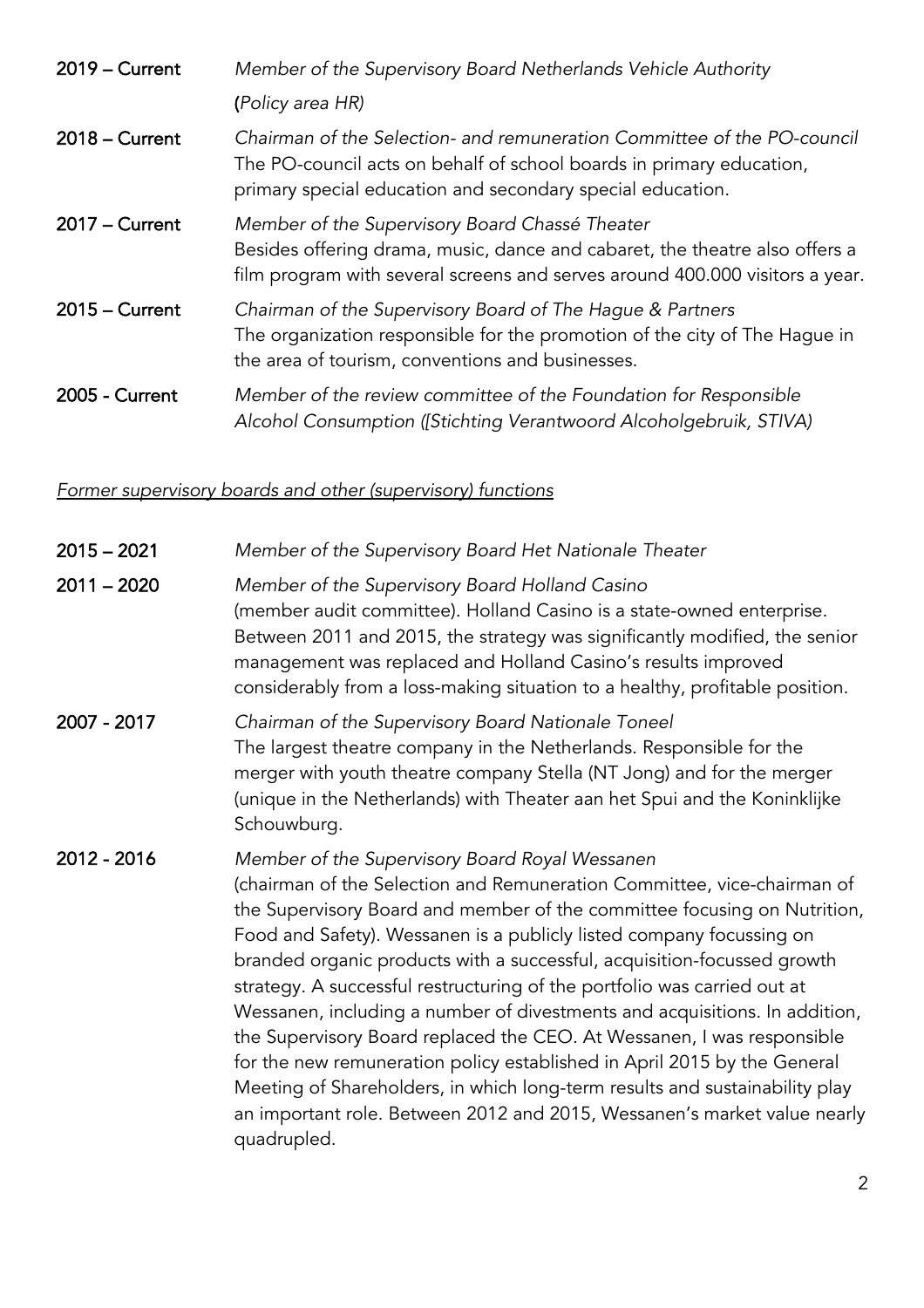| 2010 - 2016 | Member of the Supervisory Board Verbrugge Terminals                           |
|-------------|-------------------------------------------------------------------------------|
|             | Verbrugge Terminals is a family business active as a global logistics service |
|             | provider. In 2014, an Anglo-Saxon private equity participation took place,    |
|             | which enabled the growth-oriented strategy to be accelerated. Despite the     |
|             | international economic crisis, the results throughout the period were good.   |
|             |                                                                               |

2007 - 2015 *Lid Raad van Toezicht Holland Festival* The most prominent international cultural festival in the Netherlands.

#### *Consultant en coach*

2009 - Current *Management Consultant* In this capacity I advise organisations – often based on customer and stakeholder surveys – on topics such as strategy, positioning and organisation development. I am also active as the chairman of (international) events and seminars in areas such as Finance, Health Care, Energy and Security.

2012- Current *Coaching practice* with emphasis on career development.

*Executive Deloitte*

- 2002 2009 *Partner at Deloitte*
- 2004 2009 *Managing Director of Marketing, Communication and Business Development* and, in the final two years, member of the Executive Committee of Deloitte and, as such, jointly responsible for this company with 6,500 employees. My portfolio in the Executive Committee consisted of corporate strategy, events and sponsoring, internal and external communication, marketing research, e-marketing, business development, public affairs and corporate responsibility.

#### Results:

Completed an extensive reorganisation (centralisation, quality improvement, 20% HC downsizing), improved customer satisfaction, became first accountants and consultancy organisation that issued a corporate social responsibility report. Within two years, became no. 1 in Corporate Responsibility in the industry. Facilitated participation by 20% of the employees in Impact Day (volunteer work) in the first year.

### 2002 - 2004 *Partner Deloitte* Own practice as executive searcher and senior management HR advisor. Among other things, mediating between Management Board and Works Council/trade unions.

2000 - 2002 *Senior Manager at Deloitte*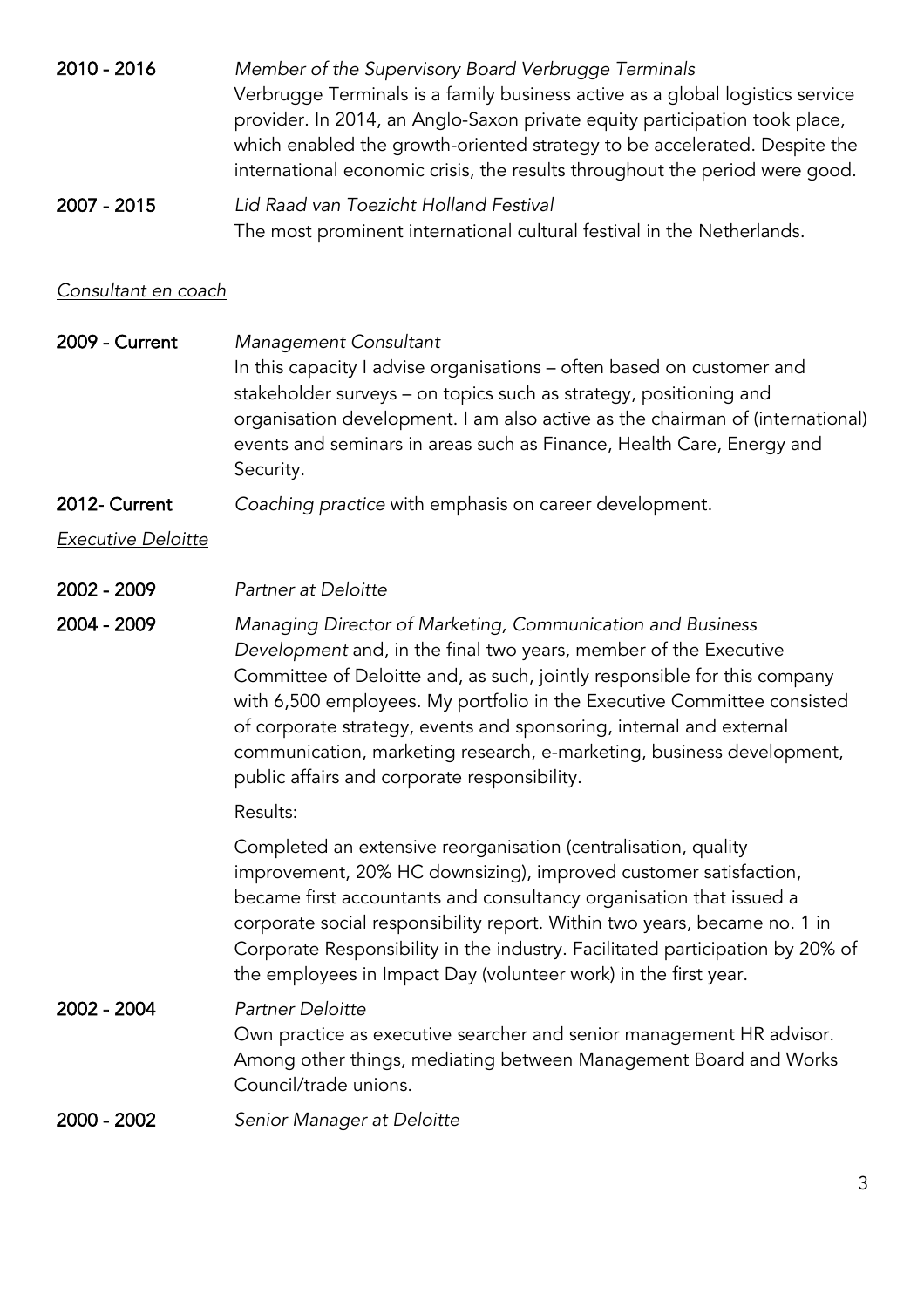| 1994 - 2000 | Member of the Dutch Parliament<br>Spokesmanships: Telecommunication and Post, Small and Medium-Sized<br>Enterprise/Entrepreneurship, Indirect taxes, Media policy, Corporate Social<br>Responsibility, Information Superhighway, Market Forces, Deregulation and<br>Legislative Quality. Successfully concluded legislative processes, including<br>the Telecommunications Act, Media Act and Trading Hours Act. |
|-------------|------------------------------------------------------------------------------------------------------------------------------------------------------------------------------------------------------------------------------------------------------------------------------------------------------------------------------------------------------------------------------------------------------------------|
|             | Resultats:                                                                                                                                                                                                                                                                                                                                                                                                       |
|             | Taking the lead at the European level in the liberalisation of the<br>telecommunication market; the extensive expansions of the shopping hours<br>and the fiscalisation of the broadcast licence fees.                                                                                                                                                                                                           |
|             | Member as of 1998 of the party leadership as the youngest secretary ever<br>and, as such, a member of the leadership team of the Parliament and vice-<br>chairman of the Parliament. Resolved various complex conflicts.                                                                                                                                                                                         |
| 1992 - 1994 | <b>Recruiter KPN</b>                                                                                                                                                                                                                                                                                                                                                                                             |
| 1991 - 1992 | Staff member of the Dutch Labour Party (PvdA) Training Institute.                                                                                                                                                                                                                                                                                                                                                |
| 1987 - 1989 | Student assistant                                                                                                                                                                                                                                                                                                                                                                                                |

*Other commissionerships and supervisory functions (a selection)*

| 2010 - 2011 | Member of the Supervisory Board of Lips Capital Group<br>A brief period during which I was asked to implement a governance system.                                                      |
|-------------|-----------------------------------------------------------------------------------------------------------------------------------------------------------------------------------------|
| 1997 - 2000 | Member of the Supervisory Board of CSS Holding NV.<br>During that period, the company was floated on the stock exchange.<br>Youngest Supervisory Board member of a listed company.      |
| 2005 - 2014 | Chairman and member of the Supervisory Board of Film by the Sea. 40,000<br>visitors annually from the Province of Zeeland and Belgium.                                                  |
| 2004 - 2007 | Chairman of the Board of the Dutch Family Council<br>(Nederlandse Gezinsraad). Responsible for the merger with E-quality, a<br>knowledge centre for emancipation, family and diversity. |
| 2002 - 2007 | Chairman of burger@overheid.nl<br>An independent forum that encourages the e-government from the<br>perspective of the people.                                                          |
| 2001 - 2004 | Chairman of the Board of the Association of Dutch Film Theatres (Associatie<br>van Nederlandse Filmtheaters)                                                                            |
| 2000 - 2009 | Member and subsequently chairman of the Supervisory Board of<br>Theatercompagnie.                                                                                                       |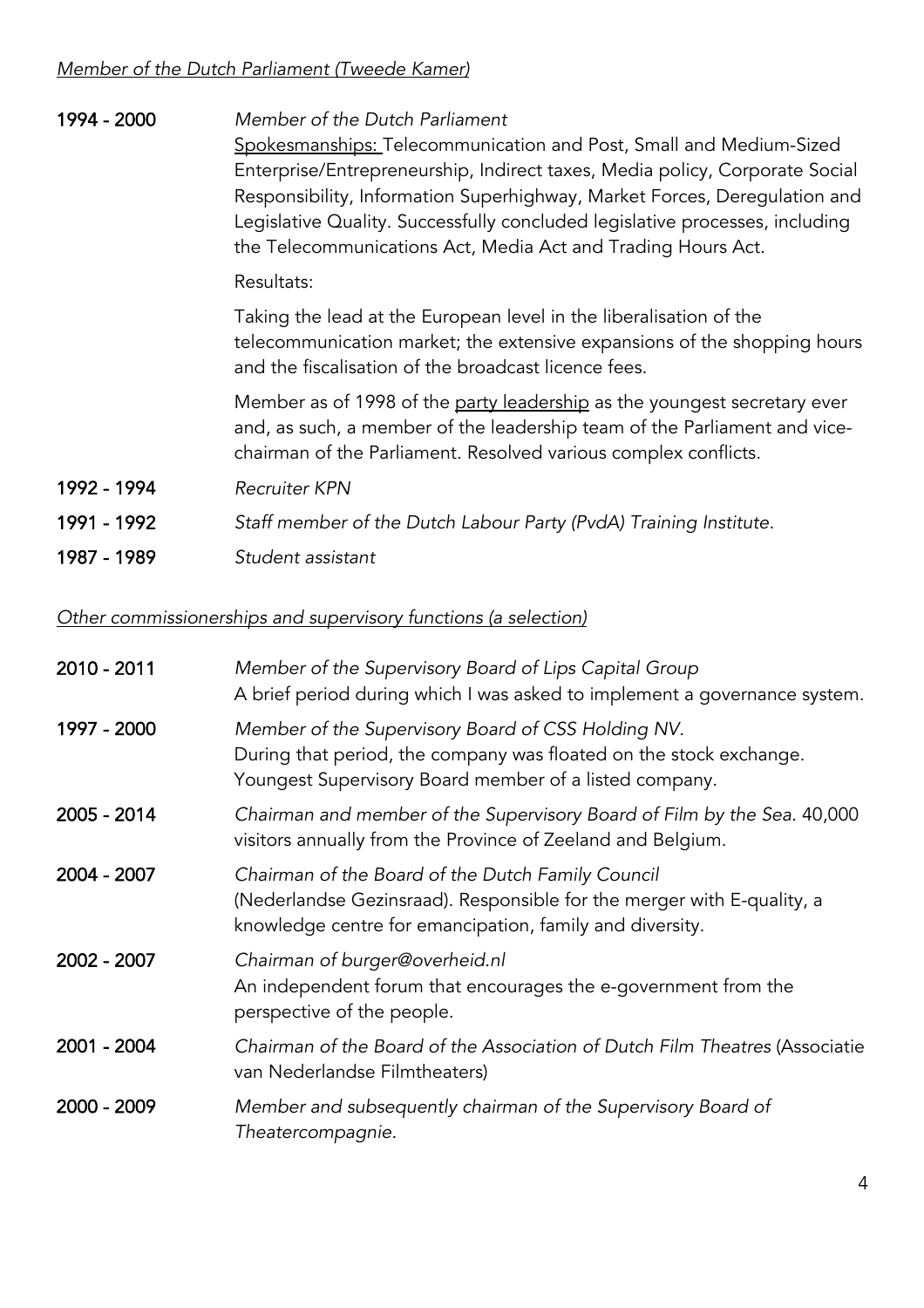| 1999 - 2001<br>Member of the Board of Theater Bellevue/Nieuwe de la Mar. |  |
|--------------------------------------------------------------------------|--|
|--------------------------------------------------------------------------|--|

- 1999 2007 *Member of the Board of Governors of the Wiardi Beckman Foundation*
- 1997 2006 *Member of the Board and, starting in 1999, Chairman of the Board of the Netherlands Media Art Institute* (Nederlands Instituut voor Mediakunst)

#### *Advisory Boards*

| 2007 - 2016      | Member of the Advisory Board RAI Association.<br>Advising on lobby and mobility issues.                                                         |
|------------------|-------------------------------------------------------------------------------------------------------------------------------------------------|
| 2000 - 2015      | Member of the Scientific Advisory Board of the Institute for Information Law<br>(Instituut voor Informatierecht) of the University of Amsterdam |
| 1999 - 2000      | Member of the Advisory Board of Mars                                                                                                            |
| 1997 - 2000      | Member of the Advisory Board of the Electronic Highway Platform<br>Nederland                                                                    |
| 1996 - 2006      | Member of the Advisory Committee of the Netherlands Institute for War<br>Documentation (Nederlands Instituut voor Oorlogsdocumentatie)          |
| <b>Various</b>   |                                                                                                                                                 |
| 2019             | Member of investigative committee Museum COMM (on behalf of<br>Cultuur+Ondernemen)                                                              |
| $2014 - Current$ | Guest lecturer, Women on Boards Leadership Program Deloitte                                                                                     |
| 2014 - Current   | Member of the Committee of Recommendation for the Governance Code<br>Culture                                                                    |
| $2017 - 2019$    | Independant and technical Chairman of the ANWB Member Council                                                                                   |
| 2016             | Jury member Accenture Innovation Awards                                                                                                         |

- 2013 2016 *Member of the Committee of Recommendation of the Helene Kröller-Müller Fund*
- 2015 *Member of the investigative committee for Het Nieuwe Instituut (on behalf of Cultuur+Ondernemen)* On responding to a governance issue; prepared a report with
- 2011 *Chairman on consultation between cable operators and telecom operators on the disruption in the 800 MHz band* (drew up the agreement)
- 2006 2013 *Chairman of the Telecommunication Consultation Platform.*  A platform in which the sector discusses issues with the Ministry of Economic Affairs in the areas of telecommunication and post.

recommendations.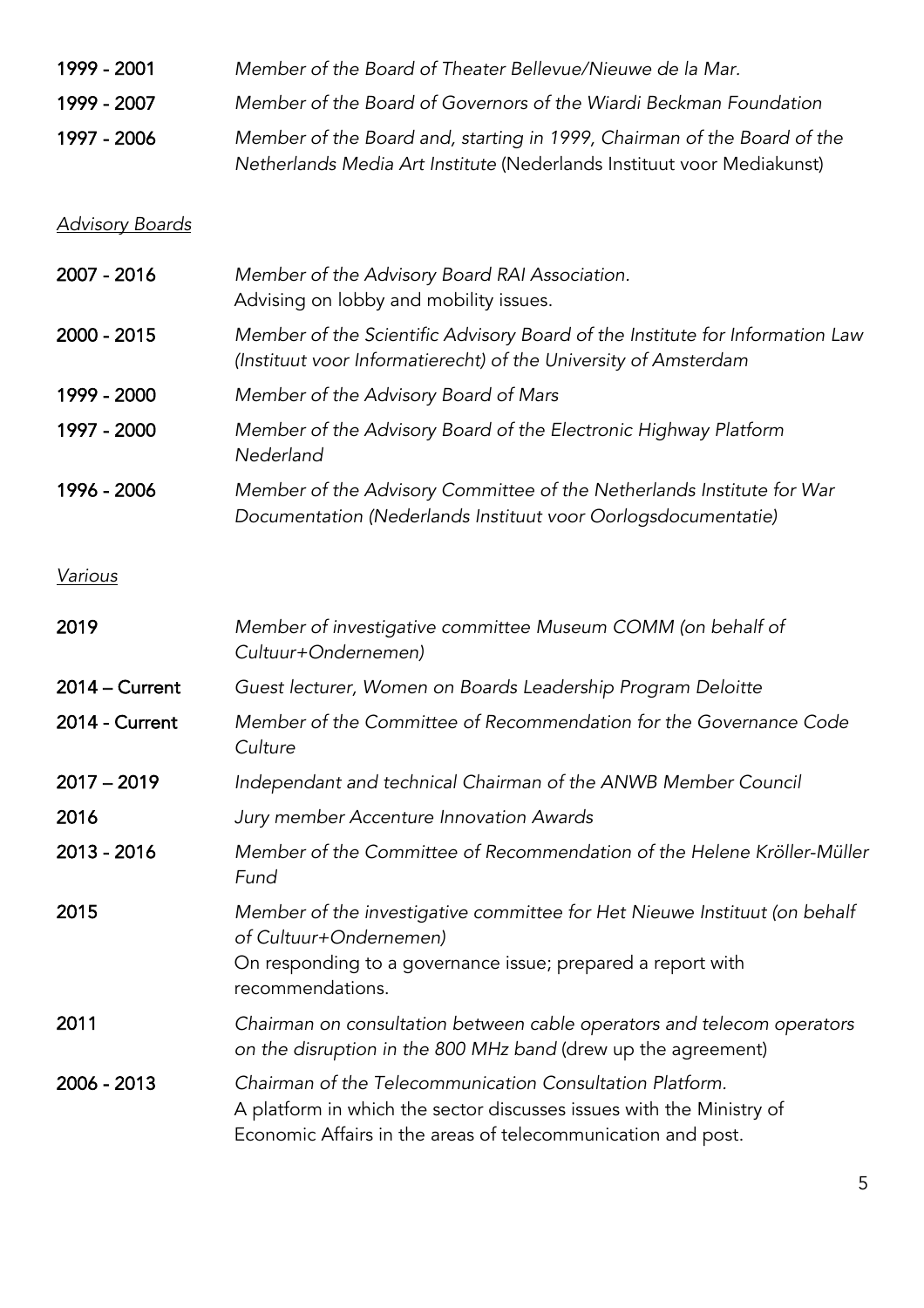| 2008 - 2009 | Chairman of the Economic Affairs investigative committee 'Screening of ICT<br>forums' to examine where issues can be made more efficient.                                                                                                 |
|-------------|-------------------------------------------------------------------------------------------------------------------------------------------------------------------------------------------------------------------------------------------|
| 2008 - 2009 | Member of the Governance Committee of the Royal Netherlands Institute of<br>Chartered Accountants (Koninklijk Nederlands Instituut van<br>Registeraccountants, NIVRA)                                                                     |
| 2006 - 2007 | Vice-chairman of the nominating committee for the Dutch Senate and<br>House of Representatives faction of the PvdA                                                                                                                        |
| 2003 - 2004 | Member of the Committee Autonomy for the Association of Netherlands<br>Municipalities (Vereniging van Nederlandse Gemeenten, VNG) on the<br>administrative relationships between the Government and the municipality.                     |
| 2002 - 2003 | Chairman of the Consumer Association Cooperation Agreement, the<br>Netherlands Telecommunication Council (Stichting Telecommunication<br>Nederland) and mobile telecom operators.                                                         |
| 2001 - 2002 | Chairman of the interdepartmental MDW (Market forces, Deregulation and<br>Legislative quality), Switching Costs Working Group<br>The goal was to make the switch between bank, energy companies and<br>telecom operators more convenient. |
| 1998 - 2000 | Member of the Principles Committee of the PvdA                                                                                                                                                                                            |
| 1996 - 1998 | Programme maker at Hoeksteen Live<br>Local television Amsterdam (SALTO)                                                                                                                                                                   |
| 1994 - 1998 | Member of the Interparliamentary Committee of the Dutch Language Union<br>(Nederlandse Taalunie)                                                                                                                                          |
| 1993 - 1994 | Member of the steering group for the promotion of VNO-NCW technical<br>training                                                                                                                                                           |

# Education

| 2015 - 2017 | Coaching training (Deloitte)                                                                                                    |
|-------------|---------------------------------------------------------------------------------------------------------------------------------|
| 2006 - 2008 | De Odyssee, De Baak.<br>Leadership development. Educational Institute VNO-NCW                                                   |
| 2003        | IMD Lausanne, Leadership                                                                                                        |
| 2003 - 2004 | Office of the Chairman, Deloitte Executive Program (18 months)                                                                  |
| 1994        | German Marshall Memorial Fellowship Program<br>International Leadership Development Program                                     |
| 1987 - 1990 | Political Science/Public Administration at the Vrije Universiteit Amsterdam,<br>Faculty of Socio-Cultural Sciences (completed). |
|             |                                                                                                                                 |